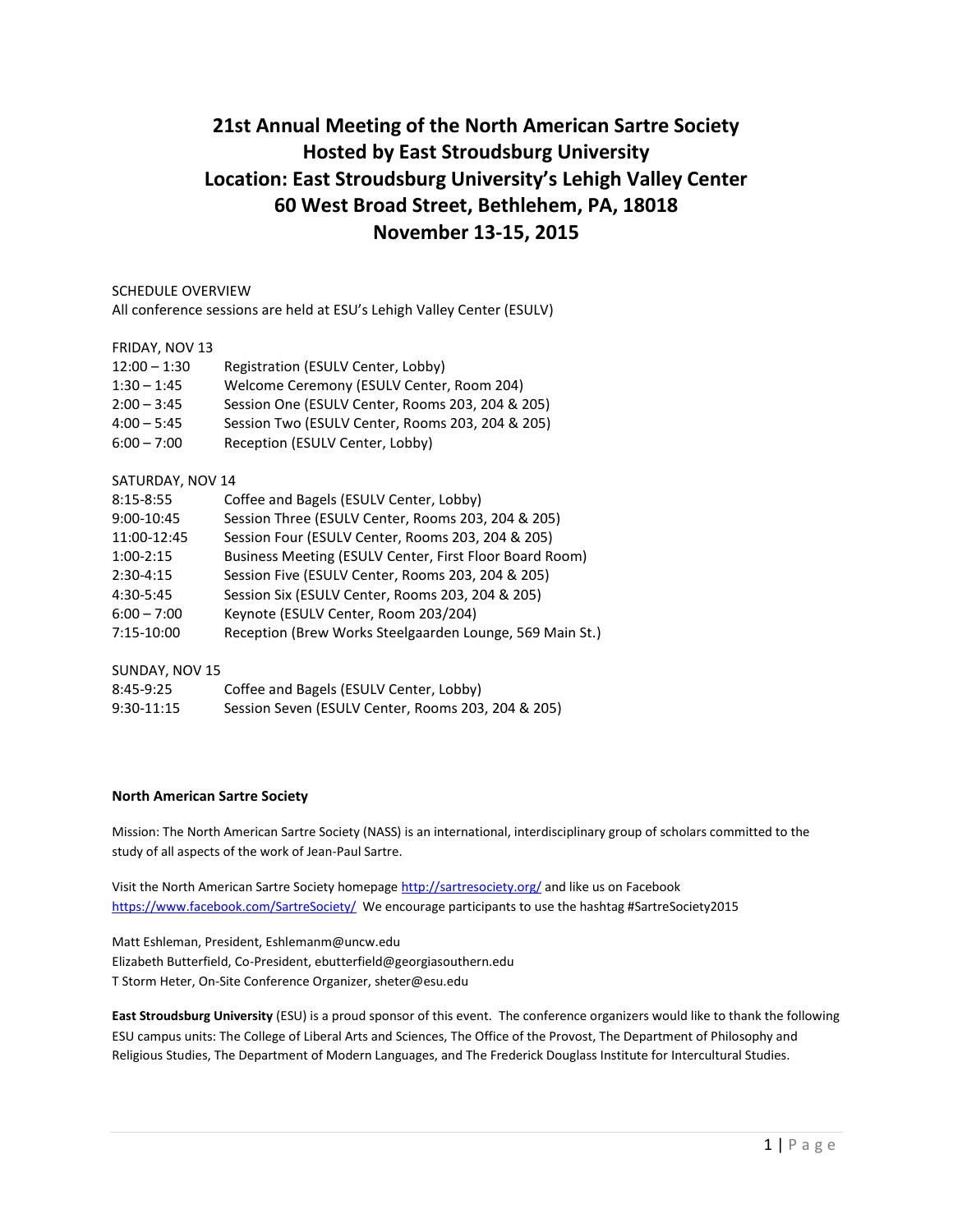| Friday, November 13 |                                                                                                                                                                                                                                                                                                                                                                                                                    |
|---------------------|--------------------------------------------------------------------------------------------------------------------------------------------------------------------------------------------------------------------------------------------------------------------------------------------------------------------------------------------------------------------------------------------------------------------|
| 12:00               | Registration Opens (ESU's Lehigh Valley Center, Lobby)                                                                                                                                                                                                                                                                                                                                                             |
| $1:30 - 1:45$       | Greetings by Matthew Eshleman, NASS President (ESULV Center, Room 203)                                                                                                                                                                                                                                                                                                                                             |
| $2:00 - 3:45$       | <b>Session One</b>                                                                                                                                                                                                                                                                                                                                                                                                 |
|                     | Sartre and Theology (ESULV Center, Room 203)                                                                                                                                                                                                                                                                                                                                                                       |
|                     | Moderator: Bernie Cantens, Moravian University                                                                                                                                                                                                                                                                                                                                                                     |
|                     | "Sartre Théologien ? À Propos D'un Mot Du Diable Et Le Bon Dieu," Christophe Perrin,<br>Université Catholique de Louvain<br>"Sartre and Baier's Kantian Objection to Traditional Theism," Steven Sullivan, Edinboro<br>University of Pennsylvania<br>"Sartre and the Church's 'Jewish' Schema: Anti-Semite and Jew and Nostra Aetate," Peter<br>Huff, University of Mary                                           |
|                     | Analytic Approaches to Existentialism (ESULV Center, Room 204)<br>Moderator: Bill Pamerleau, University of Pittsburgh at Greensburg<br>"Death in Sartre and Analytic Existentialism," Kiki Berk, Southern New Hampshire University<br>"Could Sartre Have Been a Compatibilist?" Joshua Tepley, St. Anselm College<br>"Sartre, Supervenience, and Perpetual Contingency," José Luis Fernandez, Temple<br>University |
|                     | Sartrean Ethics (ESULV Center, Room 205)<br>Moderator: Ken Anderson, Oxford College of Emory University<br>"Four Versions of the Kingdom of Ends," David Seltzer, Pennsylvania State University<br>"Sartre, Foucault, and Ethical Subjectivity," Kimberly Engels, Marquette University<br>"An Existentialist Response to Speculative Nihilism," Devin Shaw, University of Ottawa                                   |

| Friday, November 13 |                                                                                                                                                                                                                                                                                         |
|---------------------|-----------------------------------------------------------------------------------------------------------------------------------------------------------------------------------------------------------------------------------------------------------------------------------------|
| 4:00-5:45           | <b>Session Two</b>                                                                                                                                                                                                                                                                      |
|                     | Freedom and Situation (ESULV Center, Room 203)<br>Moderator: Timothy Connolly, East Stroudsburg University                                                                                                                                                                              |
|                     | "Valuing Desire in a Value-laden World: An Argument in Defense of Sartrean Ontological<br>Freedom," Robert Vaughan, Washington State University<br>"Toward a Pragmatist Approach to Sartre's Existentialism," Bill Pamerleau, University of<br>Pittsburgh at Greensburg                 |
|                     | Politics and Liberation (ESULV Center, Room 204)<br>Moderator: Peter Pruim, East Stroudsburg University                                                                                                                                                                                 |
|                     | "Serialization as a Political Weapon," Damon Boria, Our Lady of the Lake College<br>"U.S. Police Violence as Genocide?" Randolph Wheeler, Towson University<br>"Radical Responsibility: A Sartrean Contribution to an 'Ethics of Liberation'," Justin Fugo,<br><b>Temple University</b> |
|                     | Jazz Situations (ESULV Center, Room 205)<br>Moderator: Devin Shaw, University of Ottawa                                                                                                                                                                                                 |
|                     | "Sartre's Negress: Roquentin and the Blackness of the Jazz Aesthetic," James Haile,<br><b>Bucknell University</b>                                                                                                                                                                       |
|                     | "Jazz Situations I," Craig Matarrese, Minnesota State University Mankato<br>"Jazz Situations II," Storm Heter, East Stroudsburg University                                                                                                                                              |
| $6:00 - 7:00$       | <b>Reception (ESULV Center, Lobby)</b><br>Join us for wine, cheese & conversation.                                                                                                                                                                                                      |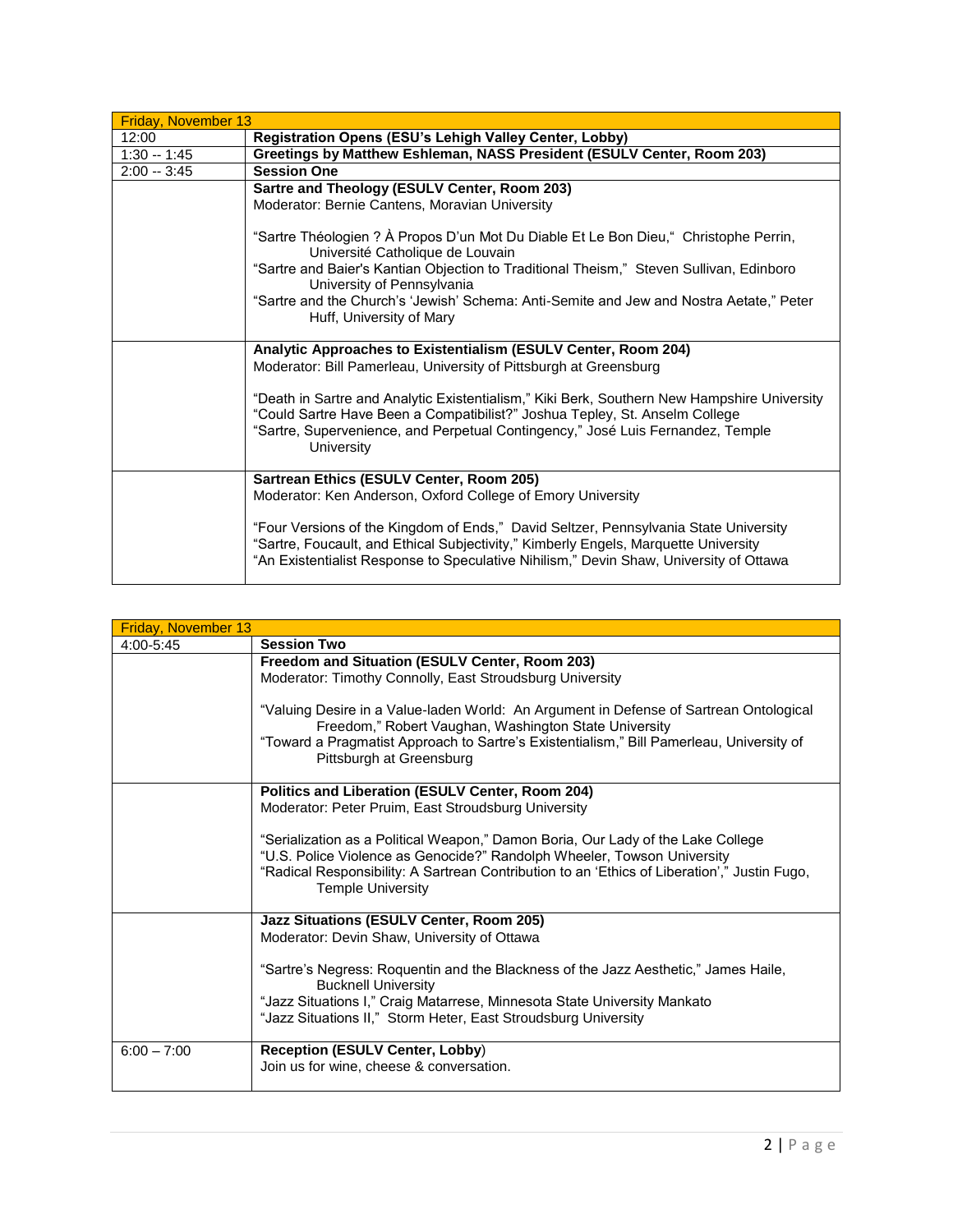| Saturday, November 14 |                                                                                                                                                                                                                                                                                                                                                                          |
|-----------------------|--------------------------------------------------------------------------------------------------------------------------------------------------------------------------------------------------------------------------------------------------------------------------------------------------------------------------------------------------------------------------|
| $8:15 - 8:55$         | <b>Coffee and Bagels (ESULV Center, Lobby)</b>                                                                                                                                                                                                                                                                                                                           |
| $9:00 - 10:45$        | <b>Session Three</b>                                                                                                                                                                                                                                                                                                                                                     |
|                       | Sartre's Critique of Dialectical Reason (ESULV Center, Room 203)                                                                                                                                                                                                                                                                                                         |
|                       | Moderator: Jeffrey Reber, East Stroudsburg University                                                                                                                                                                                                                                                                                                                    |
|                       | "Hashtag Movements and Fused Groups: Sartre's Critique of Dialectical Reason and the<br>Practice of Collective Freedom," Andrew Dobbyn, SUNY Stony Brook<br>"The Shelter of Another's Arms: A Response to Sartre's Manichean Ethics of Need,"<br>Katherine Wolfe, Allegheny College<br>"From Dialectic to Event in Sartre's Critique," Dennis Skocz, Independent Scholar |
|                       | Literature and Autobiography (ESULV Center, Room 204)                                                                                                                                                                                                                                                                                                                    |
|                       | Moderator: Ken Anderson, Oxford College of Emory University                                                                                                                                                                                                                                                                                                              |
|                       | "The story never really begins or ends: The Narrative(s) of Jean-Paul Sartre and Trinh Minh-<br>ha," Jill Planche, Brock University<br>"Literary Powers of Evil," Wesley Gunter, New York University<br>"Recurring Themes and Techniques in Sartre's Theatrical Project 'The Wager,' Adrian Van<br>Den Hoven, University of Windsor                                      |
|                       | Sartre In Relation - Malraux, Jaspers, and Camus (ESULV Center, Room 205)<br>Moderator: Martin Weatherston, East Stroudsburg University                                                                                                                                                                                                                                  |
|                       | "Forging Literary Existentialism in France: the Role of André Malraux," John Ireland,<br>University of Illinois at Chicago<br>"Unmasking Jaspers in Sartre's Philosophical Psychoanalysis," Nick Wernicki, Peirce<br>College                                                                                                                                             |
|                       | "Sartre and Camus, Inseparable," Oliver Gloag, University of North Carolina Asheville                                                                                                                                                                                                                                                                                    |

| Saturday, November 14 |                                                                                                                                                                                                                                                                                    |
|-----------------------|------------------------------------------------------------------------------------------------------------------------------------------------------------------------------------------------------------------------------------------------------------------------------------|
| 11:00-12:45           | <b>Session Four</b>                                                                                                                                                                                                                                                                |
|                       | Sartre and Feminist Philosophy (ESULV Center, Room 203)                                                                                                                                                                                                                            |
|                       | Moderator: Christophe Perrin, Université Catholique de Louvain                                                                                                                                                                                                                     |
|                       | "The Brutish Life of Subjection': A Feminist Reading of Sartre's No Exit," Katherine Kurtz,<br>Villanova University                                                                                                                                                                |
|                       | "Bodily Consciousness: A Sartrean Response to Irigaray," Shaun Miller, Marquette<br>University                                                                                                                                                                                     |
|                       | "Une vierge avec tache': Sartre et la Mère," Alexis Chabot, Université Paris I                                                                                                                                                                                                     |
|                       | Phenomenology and Ontology (ESULV Center, Room 204)                                                                                                                                                                                                                                |
|                       | Moderator: Everett Richardson, Loyola Marymount University                                                                                                                                                                                                                         |
|                       | "Sartre's Introduction to Husserl via Levinas," Curtis Sommerlatte, Indiana University<br>"Toward a Sartrean 'Moody Phenomenology'," Jake Jackson, Temple University<br>"The Ontology of Sartre: Being As a Whole and Dualism," Simeão Sass, Federal University<br>of Minas Gerais |
|                       | Panel Discussion: Sartre and America (ESULV Center, Room 205)<br>Moderator: John Ireland, University of Illinois at Chicago                                                                                                                                                        |
|                       | Opening Remarks: Adrian van den Hoven, University of Windsor<br>Comments: Bill McBride, Purdue University<br>Comments: Craig Vasey, University of Mary Washington                                                                                                                  |
|                       |                                                                                                                                                                                                                                                                                    |
| Saturday, November 14 |                                                                                                                                                                                                                                                                                    |
| $1:00 - 2:15$         | Lunch Break & Business Meeting (ESULV Center, First Floor Boardroom)                                                                                                                                                                                                               |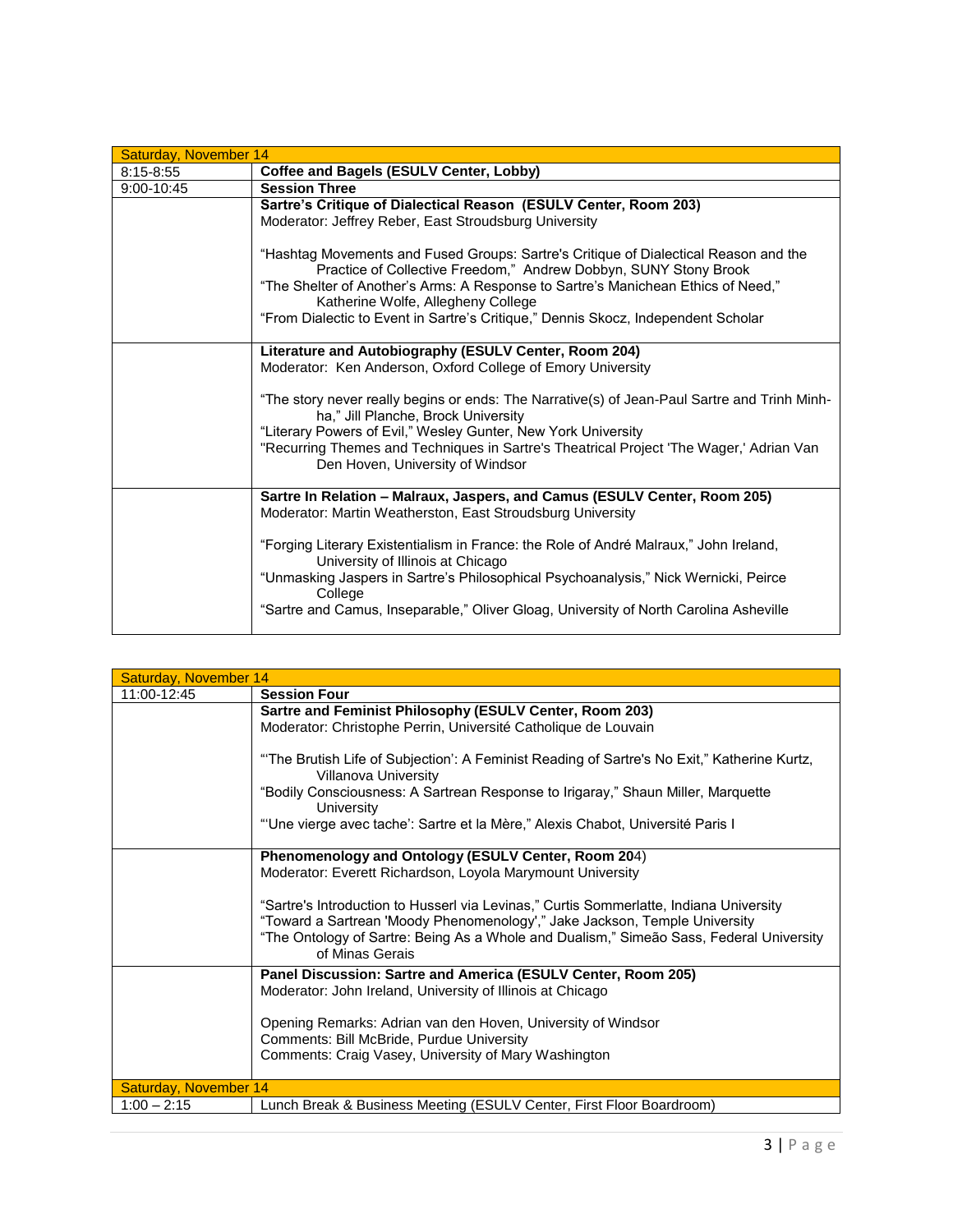| Saturday, November 14 |                                                                                                                                                       |
|-----------------------|-------------------------------------------------------------------------------------------------------------------------------------------------------|
| $2:30-4:15$           | <b>Session Five</b>                                                                                                                                   |
|                       | Sartre and Psychoanalysis (ESULV Center, Room 203)                                                                                                    |
|                       | Moderator: Roman Altshuler, Kutztown University                                                                                                       |
|                       |                                                                                                                                                       |
|                       | "Sartre, Freud and Psychoanalysis: A Retrospective Reading of Lacan's Philosophy," Blake                                                              |
|                       | Scott, University of Windsor                                                                                                                          |
|                       |                                                                                                                                                       |
|                       | <b>Postcolonial Philosophy (ESULV Center, Room 204)</b>                                                                                               |
|                       | Moderator: Craig Vasey, University of Mary Washington                                                                                                 |
|                       |                                                                                                                                                       |
|                       | "Fanon and Sartre beyond the Veil of Double Consciousness," Everette Richardson, Loyola<br><b>Marymount University</b>                                |
|                       | "The Evil Eye of Trans-Atlantic Existentialism: A Decolonial Critique of Sartre's Waiter in<br>Bad Faith," John Kaiser Ortiz, Millersville University |
|                       | "La réception de Sartre au Mexique: une approche dès la culture latino-américaine," Andrea                                                            |
|                       | Motta, Universidad Nacional Autónoma de México                                                                                                        |
|                       |                                                                                                                                                       |
|                       | Scholar Session: Adrian Mirvish (ESULV Center, Room 205)                                                                                              |
|                       | Moderator: Lindsey Sawicki, East Stroudsburg University                                                                                               |
|                       |                                                                                                                                                       |
|                       | Comments: David Detmer, Purdue University Calumet                                                                                                     |
|                       | Comments: Matt Eshleman, University of North Carolina at Wilmington                                                                                   |
|                       | Respondent: Adrian Mirvish, California State University Chico                                                                                         |
|                       |                                                                                                                                                       |

| Saturday, November 14 |                                                                                                                                                                                             |
|-----------------------|---------------------------------------------------------------------------------------------------------------------------------------------------------------------------------------------|
| 4:30-5:45             | <b>Session Six</b>                                                                                                                                                                          |
|                       | <b>Bad Faith and Authenticity (ESULV Center, Room 203)</b>                                                                                                                                  |
|                       | Moderator: Beck Pitt, Open University, U.K.                                                                                                                                                 |
|                       | "Towards a Modal Understanding of Authenticity," Elizabeth Cantalamessa, University of<br>Wyoming<br>"Bad Faith and Authenticity: Sartre's Interpretation of the Actor," Samantha Wezowicz, |
|                       | <b>Temple University</b>                                                                                                                                                                    |
|                       | Imagination (ESULV Center, Room 204)                                                                                                                                                        |
|                       | Moderator: Craig Matarrese, University of Minnesota, Mankato                                                                                                                                |
|                       | "Ways of Imagining in Sartre's 'The Imaginary'," Lior Levy, University of Haifa                                                                                                             |
|                       | "Sartre, 'Analgon', and the Mental Imagery Debate," Noel Sauer, Marquette University                                                                                                        |
|                       | Sartre, Zen, and Meditation (ESULV Center, Room 205)                                                                                                                                        |
|                       | Moderator and Commentator: Heon Kim, East Stroudsburg University                                                                                                                            |
|                       | "Mindfulness Meditation: A Sartrean Analysis," Dane Sawyer, University of LaVerne                                                                                                           |